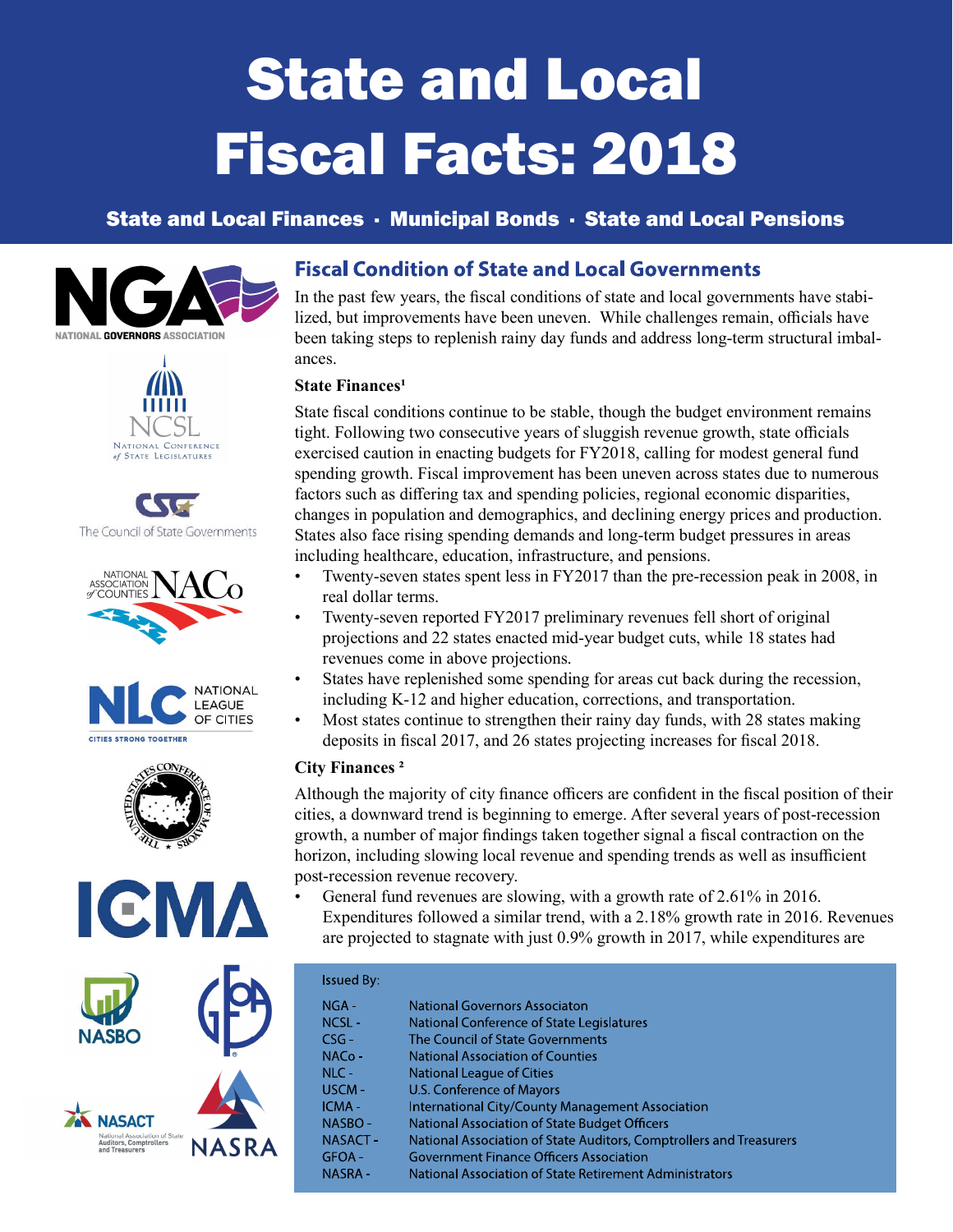anticipated to increase by 2.1%.

• Property tax revenues grew by 4.3% in 2016, accompanied by both sals andand income tax revenue growth (by 3.7% and 2.4%, respectively. For 2017, finance officers have budgted for much lower rates of growth in property tax revenues (1.6%) and project a decline in sales and income tax revenues (by -0.2% and -2.7%, respectively).

## County Finances

Counties still face a constraining fiscal environment many years after the national economic downturn. Forty-four  $(44)$  percent of county officials responding to a 2016 NACo survey indicated a reduction or elimination of a county program or service because of budget constraints or unfunded state and local mandates in the past fiscal year.<sup>3</sup> Notably<sup>4</sup>:

- Nearly three-quarters (73 percent) of states have escalated the number and/or cost of mandates for counties over the past decade, decreased state funding to counties over the past decade, or a combination of both.
- General revenue recovery has been slow and uneven across counties - nearly half of counties (46 percent) had not recovered to 2007 levels by 2013.
- The cost of mandated services is rising faster than inflation. Almost half (48 percent) of counties recorded overall 2013 expenses above 2007 levels, even when taking into account inflation.
- States are limiting counties' revenue authority to fund essential services. Property taxes and sales taxes are the main general revenue sources for most counties. While counties in 45 states collect property taxes, 42 states place limitations on county property tax authority. Only 29 states authorize counties to collect sales taxes, but with restrictions. Twenty-six (26) impose a sales tax limit and 19 ask for voter approval.

## Municipal Bankruptcy

While the fiscal condition of state and local governments as a whole is improving, there are governments where fiscal stress continues. Generally, these governments' fiscal troubles are based on long-standing economic problems and other unique circumstances. It is important to note that municipal bankruptcy, while headline-grabbing, is rare and is not an option under state law for most localities.

- Bankruptcy is not a legal option for state sovereign entities. States have taxing authority and have constitutional or statutory requirements to balance their budgets.
- States determine whether their political subdivisions may pursue bankruptcy in the event of insolvency.
- Only 12 states authorize Chapter IX bankruptcy filings for their general-purpose governments, and 12 states conditionally authorize such filings. Twenty-six  $(26)$ states have either no Chapter IX authorization or such filings are prohibited.
- Bankruptcies remain rare and are a last resort for eligible

municipal governments. Since 2010, only 9 out of 61 filings have been by general-purpose governments. The majority of filings have been submitted not by cities, but by lesser-known utility authorities and other narrowlydefined special districts throughout the country.<sup>5</sup>

• Chapter IX of the federal Bankruptcy Code does not provide for any federal financial assistance, and filing under this section of the law is not a request for federal funding.

## Federal Intervention

The Founding Fathers believed in a limited and strictly defined federal role. The 10th Amendment reads "The powers" not delegated to the United States by the Constitution, nor prohibited by it to the States, are reserved to the States respectively, or to the people." State and local governments can weather difficult economic periods and officials are taking steps to restore fiscal stability. Interference in the fiscal affairs of state and local governments by the federal government is neither requested nor warranted. Long-term issues such as outdated methods of taxation, rising health care costs, and growing pension liabilities are already being discussed by state and local government leaders, and changes in many areas are underway.

## **Municipal Bonds**

Municipal securities are predominantly issued by state and local governments for governmental infrastructure and capital needs purposes, such as the construction or improvement of schools, streets, highways, hospitals, bridges, water and sewer systems, ports, airports and other public works. The volume of municipal bonds issued in 2016 hit \$445 billion, which surpassed the previous high set in 2010 of \$433 billion.<sup>6</sup> Between 2007 and 2016, states, counties, and other localities invested \$3.8 trillion in infrastructure through tax-exempt municipal bonds;<sup>7</sup> the federal government provided almost \$1.5 trillion.<sup>8</sup>

On average, 11,000 municipal issuances are completed each year.

The principal and interest paid on municipal bonds is a small and well-protected share of state and municipal budgets:

- Debt service is typically only about 5 percent of the general fund budgets of state and municipal governments.
- Either under standard practice or as required by law or ordinance, debt service most often must be paid first before covering all other expenses of state and municipal governments.
- Municipal securities are considered to be second only to Treasuries in risk level as an investment instrument. The recovery rate of payment for governmental debt far exceeds the corporate recovery rate.

## Types of Debt and Default

Municipal debt takes two forms: General Obligation, or GO debt, backed by the full faith and credit of a general-purpose government like a state, city, or county; and Non-GO debt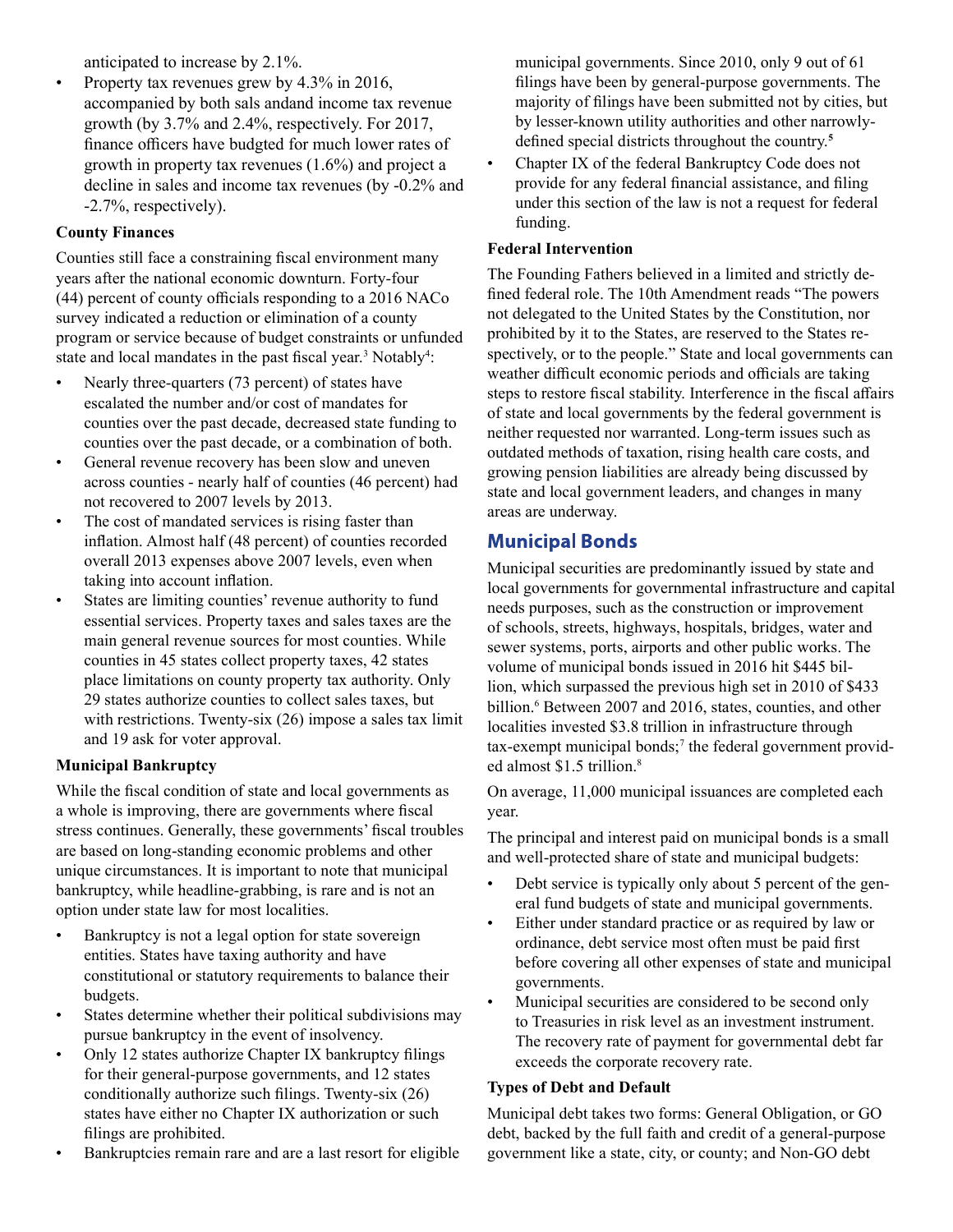issued by governments and special entities that is usually backed by a specific revenue source (special taxes, fees, or loan payments) associated with the enterprise or borrower.

There are two types of defaults: (1) the more minor "technical default," where a covenant in the bond agreement is violated, but there is no payment missed and the structure of the bond is the same and (2) defaults where a bond payment is missed, or in the rare event when debt is restructured at a loss to investors.

From 1970 through 2015, there were 98 rated municipal bond defaults, of which only seven were rated city or county governments.\* The majority of rated defaulted bonds were issued by not-for-profit hospitals or housing project financings.

Historically, municipal bonds have had lower average cumulative default rates than global corporates overall and by like rating category. Between 1970 and 2015, the average 10-year default rate for Moody's Aaa-rated municipal bonds was zero compared to a 0.40 percent default rate for Moody's Aaa-rated corporate bonds.<sup>9</sup> Furthermore, even though state and local governments have struggled to recover from the recession in recent years, the current rate for rated state and local GO defaults, excluding Puerto Rico, is remarkably low at 0.002 percent.<sup>10</sup>

- In the double-A rating category to which the majority of municipal ratings were assigned, average cumulative default rates are much lower for municipal bonds than for corporate bonds with the same double-A symbol.<sup>11</sup>
- There has been only one state that has defaulted on its debt in the past century, and in that case bondholders ultimately were paid in full.\*

#### Federal Tax Exemption

The federal tax exemption for municipal bonds is an effective, efficient, and successful way for state and local governments to finance infrastructure. Municipal securities existed prior to the formation of the federal income tax in 1913. Since then, the federal Internal Revenue Code has exempted municipal bond interest from federal taxation. Between 2000 and 2014 the federal exemption saved state and local governments an estimated \$714 billion in additional interest expenses.<sup>12</sup> In 2015 alone, state and local governments saved over \$8 billion in additional interest expense through the federal tax exemption.<sup>13</sup> Many states also exempt from taxation the interest earned from municipal securities when their residents purchase bonds within their state. Because of the reciprocal immunity principle between the federal government and state and local governments, state and local governments are prohibited from taxing the interest on bonds issued by the federal government.

# **State and Local Pensions**<sup>14</sup>

Although some state and local government pension trusts are fully funded with enough assets for current pension obligations, there are legitimate concerns about the extent of underfunding in certain jurisdictions. In most cases, a modest increase in contributions to take advantage of compound interest, or modifications to employee eligibility and benefits,

or both, will be sufficient to remedy the underfunding problem.<sup>15</sup>

### **Significant Reforms Enacted**

State and local employee retirement systems are established and regulated by state laws and, in many cases, further subject to local governing policies and ordinances. Federal regulation is neither needed nor warranted, and public retirement systems do not seek federal financial assistance. State and local governments have and continue to take steps to strengthen their pension reserves and operate under a long-term time horizon.

- Between 2009 and 2014, every state made changes to pension benefit levels, financing, or both. Many local governments made similar reforms to their plans.<sup>16</sup>
- Generally, accrued pension benefits are protected by U.S. and state constitutions, either through contract clauses or specific pension provisions. In some states, future benefit accruals are protected by state constitutions, written contract, and/or case law.
- Most states are permitted to change retiree health benefits or eligibility requirements, including terminating them, as they do not carry the same legal protections. It is misleading to combine unfunded pension liabilities with unfunded retiree health benefits due to this legal distinction.
- Thirty-one (31) states hold approximately \$41 billion in other post-employment benefits (OPEB) assets as of FY 2015. At the same time, state government units offering retiree health care benefits declined during the past decade.<sup>17</sup>

#### Pension Finances

Public employees and employers contribute to fund pensions during employees' working years. Assets are held in trust and invested in diversified portfolios to prefund the cost of pension benefits for over 15 million working and 10 million retired employees of state and local government.<sup>18</sup> Public pension assets are invested using a long-term horizon, and most benefits are paid out in the form of periodic annuities over decades, not as a lump sum.

- Public employees typically are required to contribute 5 to 10 percent of their wages to their state or local pension. Since 2009, 38 states increased required employee contribution rates.<sup>19</sup>
- As of September 30, 2017, state and local retirement trusts held \$4.16 trillion in assets.<sup>20</sup>
- For most state and local governments, retirement systems remain a relatively small portion of their budget. In aggregate, the percentage of combined state and local government spending dedicated to retirement system contributions is  $4.5$  percent.<sup>21</sup> Current pension spending levels vary widely and are sufficient for some entities and insufficient for others.
- Funding levels—the degree to which a pension plan has accumulated assets to pay projected benefits for current and future retirees—vary substantially. Although a few plans are more than 100 percent funded, on average, the

\*For the purposes of this fact sheet, Puerto Rico is excluded due to the unique relationship that exists between the United States and its territories.